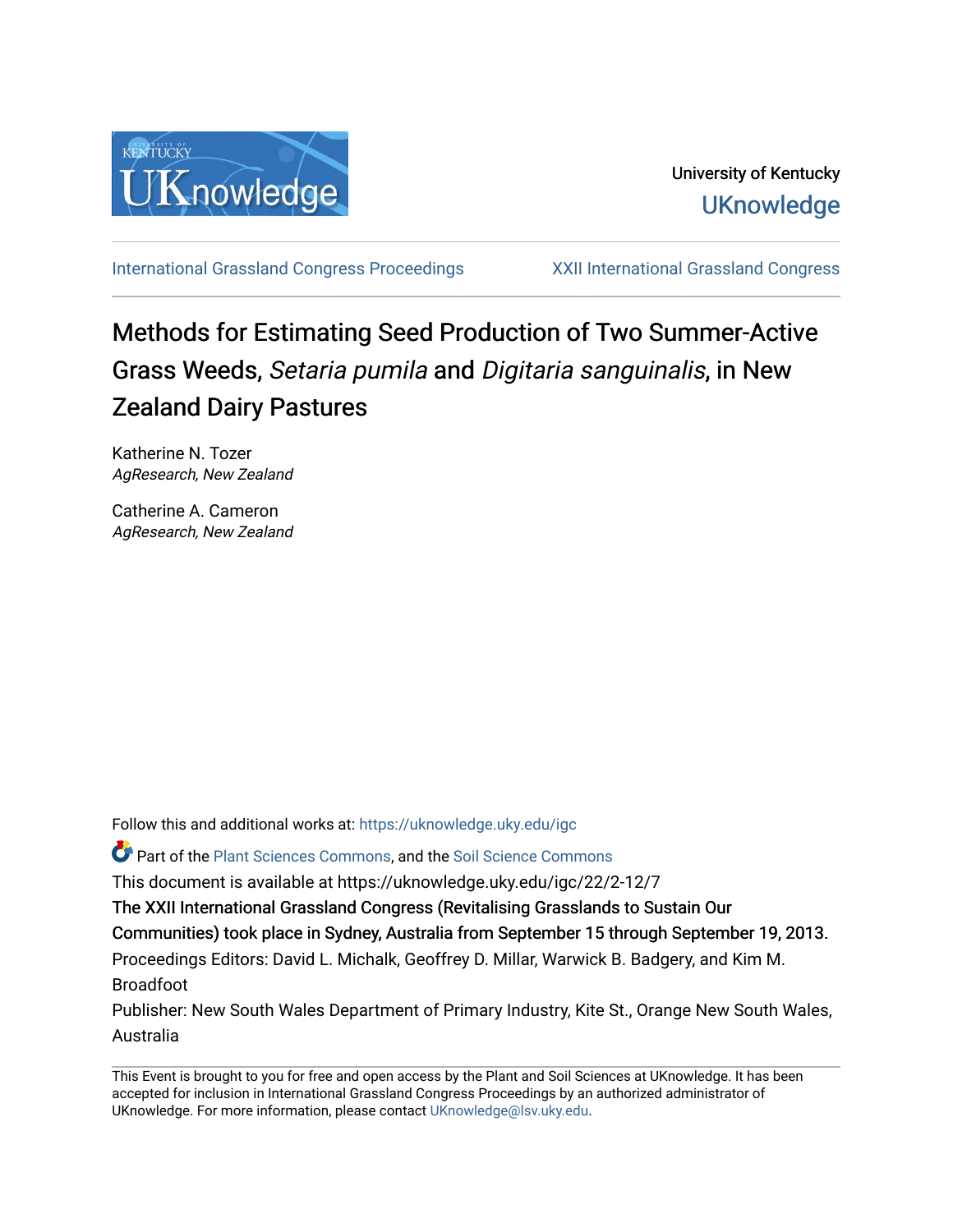# Methods for estimating seed production of two summer-active grass weeds, *Setaria pumila* and *Digitaria sanguinalis*, in New Zealand dairy pastures

## *Katherine N Tozer and Catherine A Cameron*

AgResearch, Ruakura Research Centre, Private Bag 3123, Hamilton 3240, New Zealand Contact Email: Katherine.tozer@agresearch.co.nz

**Keywords:** Setaria pumila, Digitaria sanguinalis, seed production, weed invasion.

#### **Introduction**

Undesirable C4 annual grasses such as summer grass (Digitaria sanguinalis, (L.) Scop., SG) and yellow bristle grass (Setaria pumila (Poir.) Roem. et Schult., YBG) are prevalent in dairying regions in the North Island of New Zealand. Field surveys of 39 dairy pastures in the central North Island demonstrated that their percentage ground cover has tripled over the last four years (Tozer et al. 2012). The prolific seed production of these species is thought be facilitating this increase in ground cover. However, little information is available on their fecundity in dairy pastures. Counting the number of seeds in a panicle is slow and laborious, therefore a rapid and robust method to assess fecundity is required. In USA crops, Forcella et al. (2000) found a significant curvilinear relationship between YBG seeds per panicle and panicle length, regardless of crop identity, year and weed density. A study was therefore established to determine if panicle length or weight could be used to estimate YBG and SG fecundity in intensively managed dairy pastures in New Zealand.

#### **Methods**

In March 2011, five paddocks containing YBG and SG were randomly selected on four dairy farms, near Ohaupo, in the central North Island of New Zealand. Within each paddock, 20 panicles of each species were randomly selected. For YBG, the number of seeds, the panicle length from the lowest to the highest seed, and panicle weight were recorded for each spike-like panicle. For SG, whose panicle comprises two or more racemes (arms) that arise from near the end of the flowering stem (Edgar and Connor 2000), the number of seeds, panicle length (sum of the

raceme lengths) and panicle weight were recorded. Additionally, 20 panicles were randomly selected within each paddock to obtain the 100 seed-weight for each species. Only mature seeds were included; unripe or unviable seeds were discarded (*i.e*. seeds which were soft to handle or pale in colour).

The number of seeds per panicle and seed weight were analysed by split-plot ANOVA, with paddock and species as factors. Data did not require transformation to normalise the variance. A linear regression was undertaken for panicle length, and for panicle weight, on the number of seeds per panicle for each species.

#### **Results**

Differences between species were highly significant for panicle weight, seeds per panicle, panicle length and seed weight (*P*<0.001, Table 1). Based on species averages: 1) the total length of the SG panicle (summing all racemes) was 478 mm, in comparison to 35 mm for YBG; 2) YBG panicles were over twice the weight but produced under half the number of seeds - SG produced 186 seeds per panicle while YBG only produced 90; and 3) YBG seeds were four times as heavy as SG seeds.

Variation between sites (paddocks) was significant (Table 1) for panicle weight, seeds per panicle and panicle length (all  $P<0.001$ ), but not for seed weight  $(P>0.05)$ , which was similar across sites. The variation between sites was often large; seeds per panicle ranged from 102 to 285 for summer grass and from 57 to 119 for YBG.

There was a significant regression, for each species, between the number of seeds per panicle and panicle length and the number of seeds per panicle and panicle weight

**Table 1. YBG and summer grass panicle weight (mg), seeds per panicle, panicle length (mm) (averaged over 20 panicles from each site) and 100 seed weight (mg), for summer grass and yellow bristle grass in each of 5 sites (dairy pastures).The sed is for comparisons between the two annual grasses at the same site. All site, species and site by species effects were significant at** *P***<0.001 for all measurements, except for site seed weight where** *P***=0.065**

| Measurement         | Summer grass |     |     |     |     |     | <b>YBG</b> |      |      |      |      |      | Sed  |
|---------------------|--------------|-----|-----|-----|-----|-----|------------|------|------|------|------|------|------|
|                     |              |     |     | 4   |     | Avg |            |      |      |      |      | Avg  |      |
| Panicle length (mm) | 183          | 336 | 214 | 321 | 478 | 306 | 30         | 34   | 23   | 44   | 42   | 35   | 29.3 |
| Panicle wt (mg)     | 40           | 91  | 39  | 73  | 112 | 71  | 95         | 204  | 45   | 186  | 273  | 161  | 26.5 |
| Seeds per panicle   | 102          | 233 | 121 | 191 | 285 | 186 | 82         | 99   | 57   | 93   | 119  | 90   | 20.2 |
| Seed weight (mg)    | 650          | 678 | 522 | 605 | 645 | 620 | 2389       | 2435 | 2546 | 2312 | 2271 | 2390 | 43.1 |